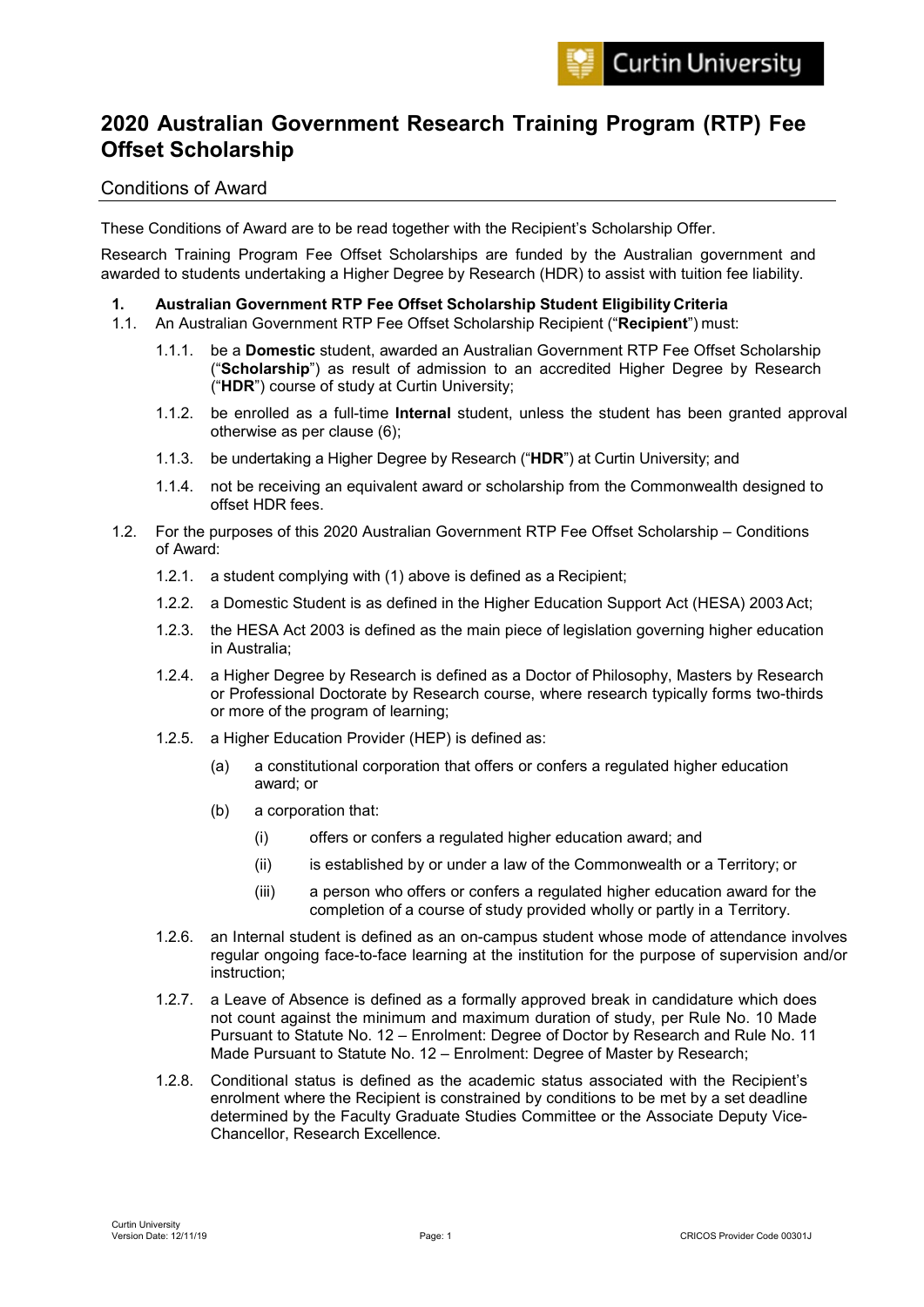

- 1.2.9. Good Standing is defined as the academic status associated with the Recipient's enrolment where the Recipient has achieved satisfactory course progress and is permitted to continue in the course;
- 1.2.10. the two-year exclusion period is defined as the two-year exclusion rule, as defined in the Australia Awards Scholarships Policy Handbook (January 2017).

# **2. Commencement**

- 2.1. Applicants offered a Scholarship are expected to enroll within the dates specified in the letter of offer.
- 2.2. Scholarships can be deferred for up to 12 months subject to approval from the Enrolling School.
- 2.3. Any subsequent Scholarship deferral, in excessive of the period defined in clause 2.2, will only be considered in exceptional circumstances, and assessed on a case-by-case basis.

# **3. Period of Support**

- 3.1. Recipients are entitled to a tuition fee offset for the approved course for the tenure of the Scholarship to assist with tuition fee liability, unless otherwise specified in the letter of offer.
- 3.2. Recipients are entitled to three and a half (3.5) years full-time equivalent study if undertaking an eligible Research Doctorate and a maximum of one and a half (1.5) years full-time equivalent study if undertaking a Masters by Research. Respectively, the period of support for Recipients enrolled in a part-time capacity is seven (7) years and three (3) years for a Research Doctorate and a Master by Research.
- 3.3. The duration of the Scholarship will be reduced by any period of study undertaken towards the degree prior to the commencement of the Scholarship.
- 3.4. The duration of the Scholarship will be increased by periods of additional paid sick or maternity leave approved by the University.
- 3.5. The maximum period of entitlement is calculated from the enrolment date.
- 3.6. Recipients who have not submitted their thesis by the end of the Scholarship tenure may be required to pay the course tuition fees applicable at the time of Scholarship expiry.

# **4. Completion Scholarships**

- 4.1. Recipients making satisfactory progression may apply to the University for a Completion Scholarship for a period of up to six months where the study exceeds durations listed in clause 3.2, after which fees may be incurred.
- 4.2. Completion Scholarships are granted on a case-by-case basis.
- 4.3. A request for a Completion Scholarship will be submitted no sooner than six (6) months before the Scholarship end date and no less than four weeks prior to the end date of the Scholarship. Completion Scholarships will not be approved if requested after the Scholarship end date.
- 4.4. The transfer of a Scholarship, as defined in (11), does not constitute sufficient grounds for a Completion Scholarship.
- 4.5. Employment commitments, as defined in (12), do not constitute sufficient grounds for a Completion Scholarship.

# **5. Changing Course and Resumption of HDR Studies after Withdrawal**

- 5.1. Recipients changing course of study to another HDR degree at the same level, or enrolling in a HDR course after having previously withdrawn from a HDR course may be entitled to:
	- 5.1.1. the full period of support defined in (3) if the current enrolment in the HDR course represents a new research project and consequently a new body of work; or
	- 5.1.2. an adjusted period of support defined in (3), less any period of study undertaken in the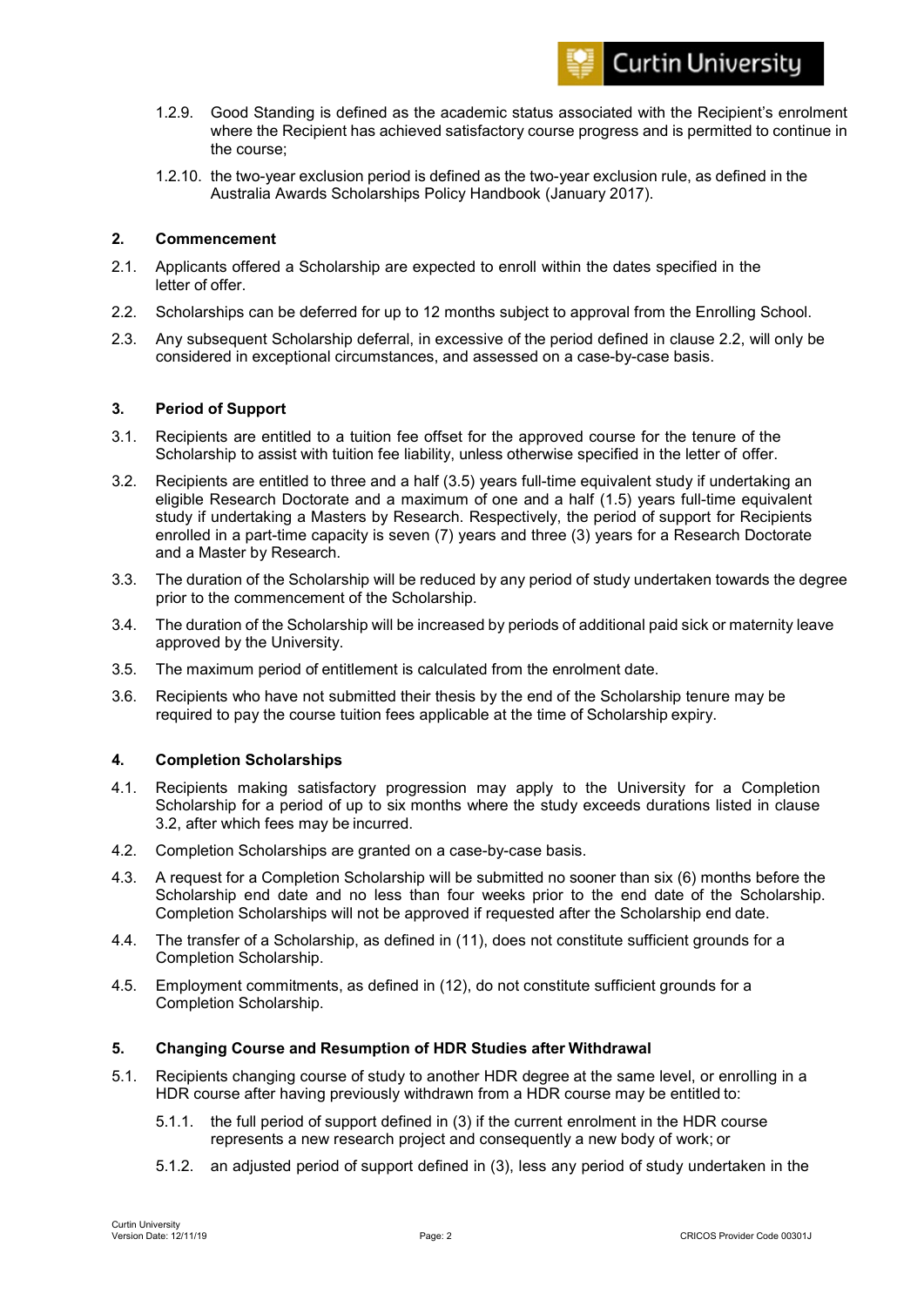

prior HDR course, if the current enrolment in the HDR course represents a continuation or overlap on the research project and body of work from the previous HDR enrolment.

5.2. The provisions of clause 5.1 include for changes from one field of education to another, and are assessed by the Associate Deputy Vice-Chancellor, Research Excellence (or delegate) on a caseby-case basis.

# **6. Approval of a Part-time Scholarship**

- 6.1. Request to undertake a part-time Scholarship will be made in writing to the Associate Deputy Vice-Chancellor, Research Excellence. In approving a part-time Scholarship, the institution will be satisfied that the Recipient has an exceptional circumstance which limits the Recipient's capacity to undertake full time study.
- 6.2. Scholarship Recipients approved to study part-time may revert to full-time study at any time with the permission of the institution.

## **7. Progression to a Research Doctorate Degree after Completing a Masters by Research Degree**

7.1. Where a Recipient completes a Masters by Research degree and then progresses to a Research Doctorate degree, the Recipient will be entitled to the maximum period of support as defined in (3) of these Conditions for the subsequent Scholarship.

# **8. Conversion from a Masters by Research Degree to a Research Doctorate Degree**

- 8.1. Where a Recipient commences studies in a Masters by Research degree and then upgrades to a Research Doctorate, the Recipient's total period of support under the Scholarship will be extended to the maximum period of support provided to a Research Doctorate Recipient as detailed in (3) of these Conditions.
- 8.2. A conversion may be sought where:
	- 8.2.1. a Recipient who has achieved candidacy in a Masters by Research is deemed to be undertaking research equivalent to doctoral standards;
	- 8.2.2. there is no break between the candidature for the Masters by Research degree and the Research Doctorate degree unless the interval is covered by a period of suspension; and
	- 8.2.3. the research undertaken by the Recipient while enrolled in the Masters by Research is modified to meet the requirements for the Research Doctorate.

# **9. Conversion from a Research Doctorate Degree to a Masters by Research Degree**

- 9.1. Where a Recipient elects or is required, for academic or personal reasons, to change their enrolment from a Research Doctorate to a Masters by Research, the Recipient's period of support under the Scholarship will be reduced to the maximum period of support provided to a Masters by Research Recipient as detailed in (3) of these Conditions.
- 9.2. At the point of course conversion, where the consumed period of support in the previous Research Doctorate exceeds the maximum period of support available for a Masters by Research as detailed in (3) of these Conditions, the Recipient may be required to pay the course tuition fee applicable at the time.

# **10. Suspension of Scholarship**

10.1. Recipients who have an approved Leave of Absence, per clause 16, will have their Scholarship suspended for the concurrent period, unless otherwise approve by the Associate Deputy Vice-Chancellor, Research Excellence.

# **11. Transfer of a Scholarship to another Higher Education Provider (HEP)**

11.1. The decision to approve a transfer of a Recipient to another HEP is assessed on a case-by-case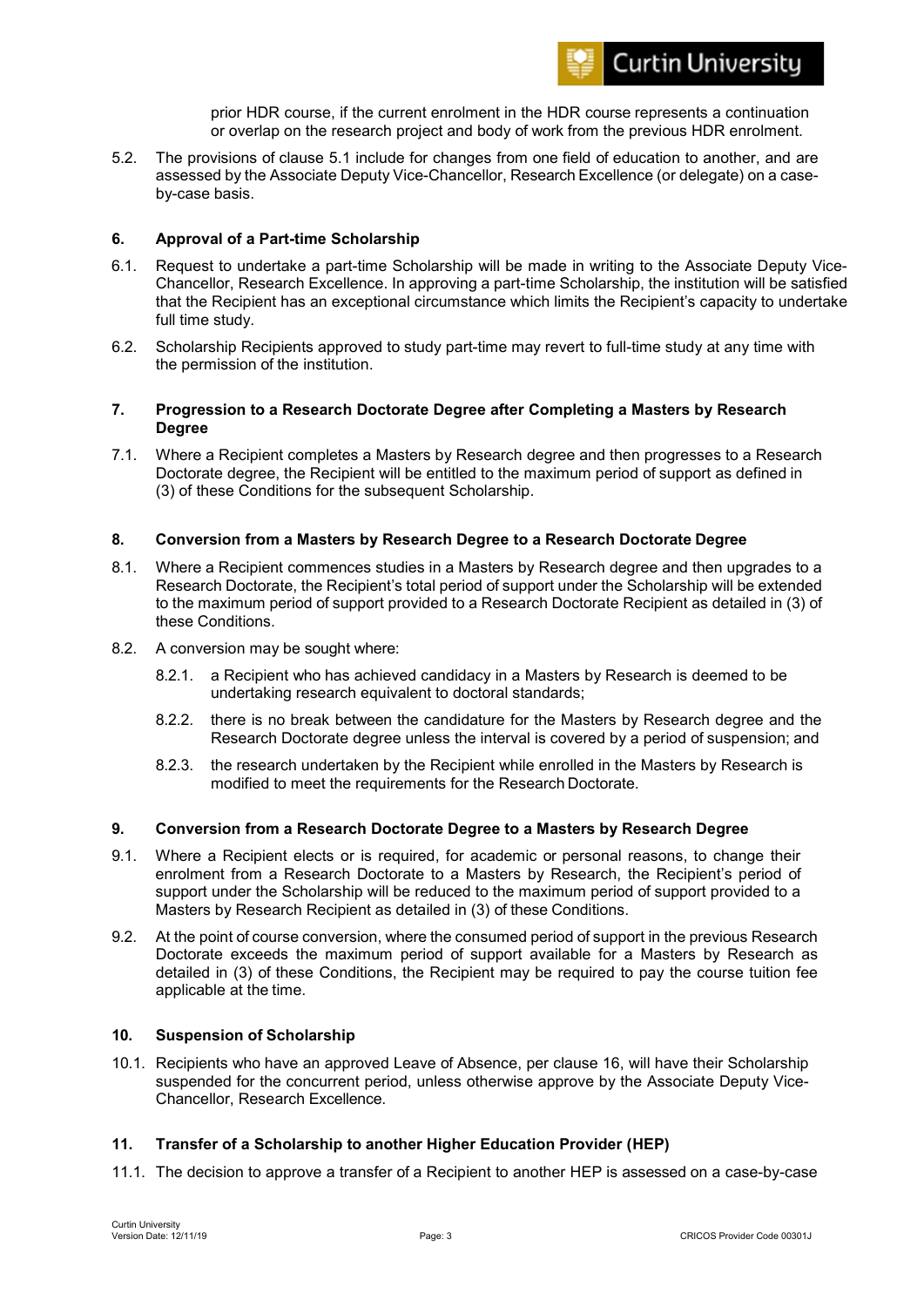

basis, and is at the discretion of both HEPs in question.

- 11.2. The HEP accepting the transferring Recipient is responsible for funding the Recipient's Australian Government RTP Fee Offset Scholarship.
- 11.3. The period of support for the Recipient transferring to Curtin University will be calculated based on the initial course commencement date at the originating HEP.
- 11.4. Recipients seeking to transfer their Scholarship to Curtin from another HEP will be required to provide evidence of:
	- 11.4.1. the scholarship award at the originating HEP;
	- 11.4.2. course commence and withdrawal at the originating HEP; and
	- 11.4.3. the equivalent full-time student load consumed in that course at the originating HEP.
- 11.5. Recipients transferring to Curtin University will be subject to the provisions of (3) where the period of support is concerned.

# **12. Employment**

- 12.1. The University does not require Recipients to undertake employment.
- 12.2. In agreed circumstances, the University may permit a full-time Recipient to undertake a limited amount of University teaching or other work, as long as these activities do not interfere with progress in the HDR course.
- 12.3. Full-time Recipients are expected to dedicate at least four days a week to study.

#### **13. Research Off-campus and/or outside Australia**

- 13.1. The University may approve Recipients conducting up to 12 months of their research off-campus and/or outside Australia if:
	- 13.1.1. the research is essential for completion of the degree;
	- 13.1.2. appropriate risk management is undertaken;
	- 13.1.3. there is adequate supervision;
	- 13.1.4. the Recipient remains enrolled; and
	- 13.1.5. the candidacy has been approved and the appropriate ethics clearance has been obtained.
- 13.2. In the situation where Recipients have to conduct more than 12 months of their research off-campus and/ or outside Australia, Recipients will require approval from the Enrolling School.
- 13.3. Part-time Scholarship Recipients seeking to conduct research outside of Australia will require approval from the Associate Deputy Vice-Chancellor, Research Excellence (or delegate).
- 13.4. For research outside of Australia, International Recipients on a student visa will contact Student Services, International Student Visas to seek advice to ensure that their student visa remains valid for their return to Australia

# **14. Research at Other Organisations**

- 14.1. The University may approve a Recipient conducting substantial amounts of research at organisations outside the higher education sector provided that adequate support, supervision, training, and research freedom for the Recipient is available at the other organisation and on the understanding that the University will still be responsible for the Recipient.
- 14.2. The rights to intellectual property should be resolved prior to commencement at the other organisation.
- 14.3. The required ethics approval from the University will be obtained prior to conducting this research.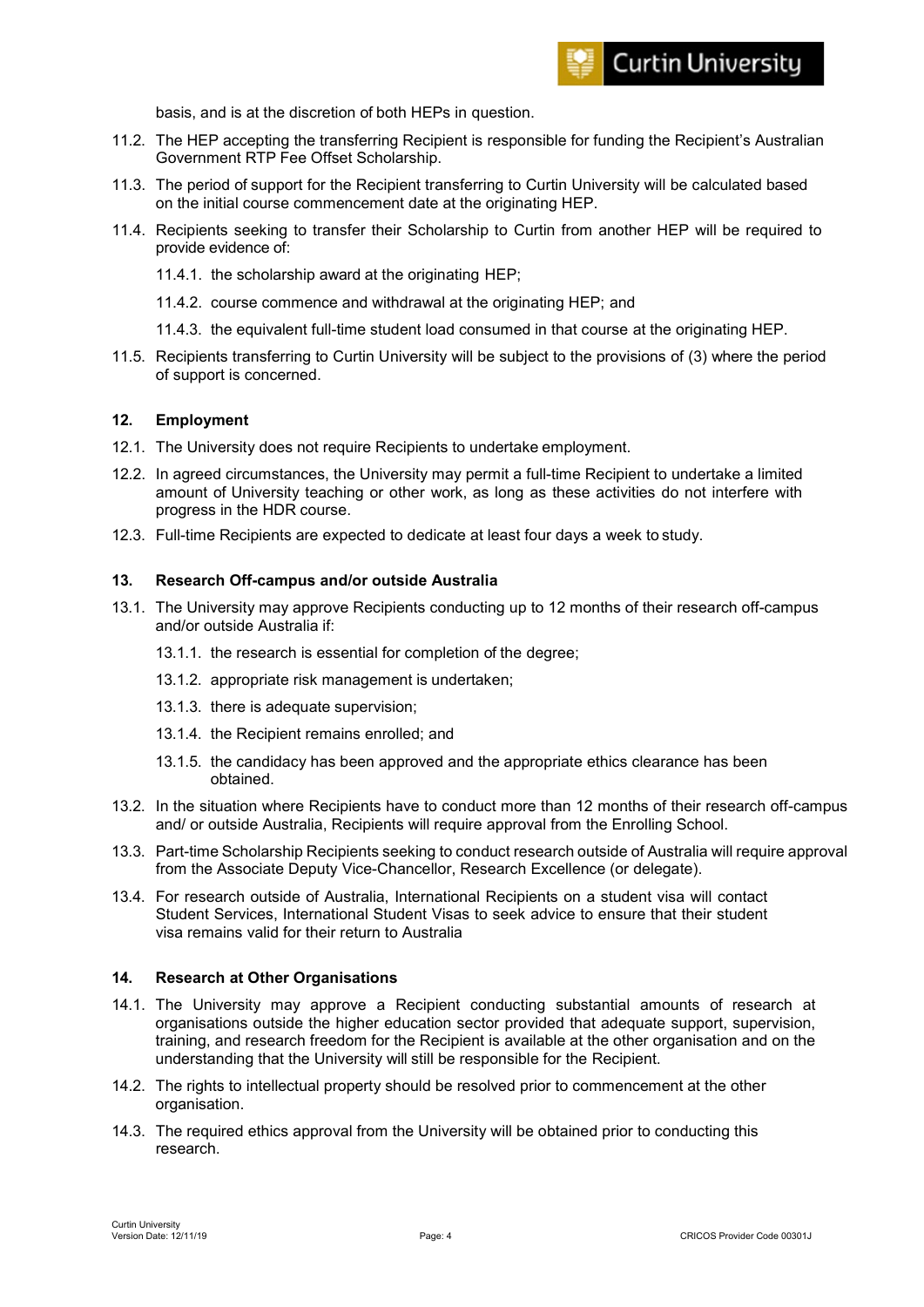# **15. Termination of Scholarship**

- 15.1. The Scholarship will be terminated in the following circumstances:
	- 15.1.1. on the day the thesis is submitted for examination or at the end of the Scholarship, whichever is earlier;
	- 15.1.2. if the Recipient ceases to be enrolled; and/or
	- 15.1.3. on the death or incapacity of the Recipient, or course withdrawal.

# **16. Leave of Absence**

16.1. Where relevant, Recipients unable to pursue their studies will apply for a Leave of Absence in accordance with Rule No. 10 Made Pursuant to Statute No. 12 – Enrolment: Degree of Doctor by Research or Rule No. 11 Made Pursuant to Statute No. 12 – Enrolment: Degree of Master by Research.

#### **17. Confidentiality**

17.1. The deliberations and decisions of authorised officers relating to allocation, selection and award of Scholarships are confidential

#### **18. Legal Advice**

18.1. All Recipients are strongly recommended to seek their own independent legal advice regarding intellectual property and other contractual arrangements, both with the University and any other external parties.

# **19. Variation of Conditions**

19.1. These conditions may be varied from time to time at the discretion of the Associate Deputy Vice-Chancellor, Research Excellence, or at the request of the relevant statutory or legislative bodies.

#### **20. Provision of False or Misleading Information**

- 20.1. If the University knows or has reason to believe that a Recipient has provided false or misleading information to the University in relation to the Scholarship, the University will immediately:
	- 20.1.1. re-assess the Recipient's Scholarship entitlements; and
	- 20.1.2. notify the Department of Education and Training (DET) of the suspected offence and provide where requested, a copy of the Recipient's application and any other relevant information.

#### **21. Acknowledgment of Commonwealth Support**

- 21.1. Recipients are required to acknowledge the Australian Government's support in any published materials relating to their HDR by mention of support through an "Australian Government Research Training Program Scholarship".
- 21.2. This requirement will be exercised both during and after completion of the HDR. Materials include items such as books, articles, newsletters or other literary or artistic works which relate to the Recipient's HDR project.

#### **22. Specific University Obligations**

- 22.1. The University will abide by the Australian Code for the Responsible Conduct of Research;
- 22.2. The University will be fair and equitable in the use of its discretionary powers.
- 22.3. The right of the Recipient to appeal decisions is recognised. The University will advise Recipients of appropriate appeal mechanisms for resolution of any disputes which might arise during their candidature.